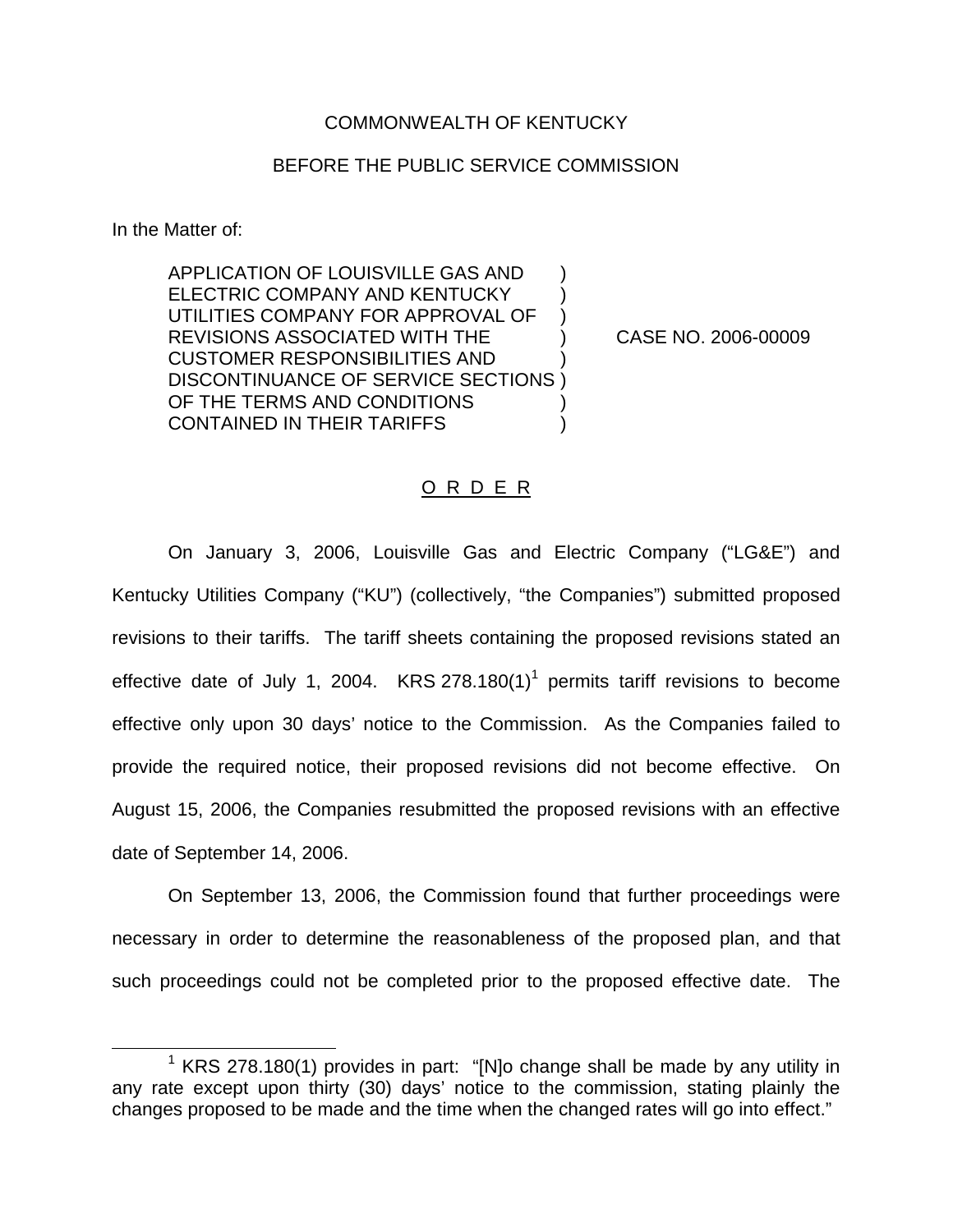Commission suspended the proposed tariff for 5 months from September 14, 2006, up to and including February 13, 2007.

#### **DISCUSSION**

The Companies propose two changes to their existing tariffs: Section G of Original Sheet No. 90 ("Section G") and the "Application for Service" section on Original Sheet No. 82. In their application, the Companies state that they are making the changes to Section G in response to the Commission's Intra-Agency Memorandum dated May 17, 2005 that memorialized an informal conference conducted on March 18, 2005 in several unrelated cases. During the March 18, 2005 informal conference, Commission Staff expressed concern that the current portion of Section G relating to transferred balances of bills was not consistent with 807 KAR 5:006, Section 14(1)(f).

The Companies' current tariffs allow the utilities to transfer the balance of a previously rendered final bill to the current bill of a customer at a different location and then use the past-due balance to initiate disconnection procedures pursuant to 807 KAR 5:006, Section 14(1)(f). Section G currently states, in pertinent part:

> Unpaid balances of previously rendered Final Bills may be transferred to any account for which the customer has responsibility and may be included on initial or subsequent bills for the account to which the transfer was made. Such transferred Final Bills, if unpaid, will be subject to the Company's collection and disconnection procedures.

807 KAR 5:006, Section 14 (f)(1), provides that "[a] utility may terminate service at a point of delivery for nonpayment of charges incurred for utility service at that point of delivery.…" Under the current tariff, the Companies have the right to disconnect service at a point of delivery for nonpayment of charges incurred at another location, which contravenes 807 KAR 5:006, Section 14(1)(f).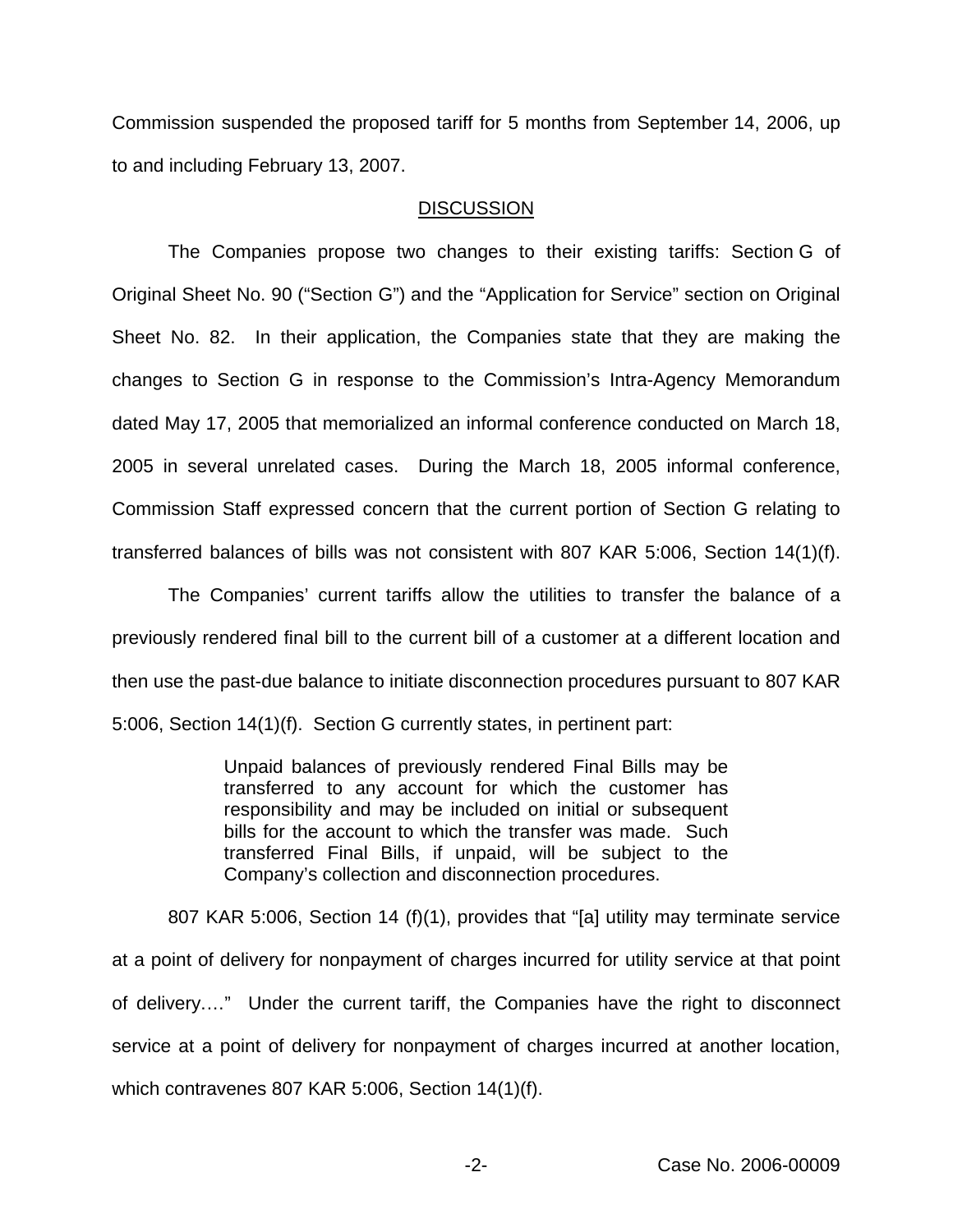On its own initiative, the Companies have filed with the Commission proposed

changes to Section G. The proposed Section G is as follows:

Service will not be supplied to any premises if the applicant or customer is indebted to the Company for service previously supplied at the same or any other premises until payment of such indebtedness shall have been made. Service will not be continued to any premises if the applicant or customer is indebted to the Company for service previously supplied at the same premises in accordance with 807 KAR 5:006, Section 14(1)(f). Unpaid balances of previously rendered Final Bills may be transferred to any account for which the customer has responsibility and may be included on initial or subsequent bills for the account to which the transfer was made. Such transferred Final Bills, if unpaid, will be part of the past due balance of the account to which they are transferred. When there is no lapse in service, such transferred final bills will be subject to the Company's collection and disconnection procedures in accordance with 807 KAR 5:006, Section 14(1)(f). Final Bills transferred following a lapse in service will not be subject to disconnection unless: (1) such service was provided pursuant to a fraudulent application submitted by the customer; (2) the customer and the Company have entered into a contractual agreement which allows for the disconnection; or (3) the current account is subsequently disconnected for service supplied at the point of delivery, at which time, all unpaid and past due balances must be paid prior to reconnect. The Company shall have the right to transfer Final Bills between residential and commercial residential characteristics (e.g., service supplying common use facilities of any apartment building) [sic] revenue classifications. (Proposed changes are underlined.)

The primary purpose for the changes is to "distinguish between the provision of service and the continuance of service."<sup>2</sup> Essentially, the Companies will not extend service to a potential customer if that customer is previously indebted and the Companies will disconnect service for indebtedness only if "the customer is indebted to

<sup>2</sup> Application at 4.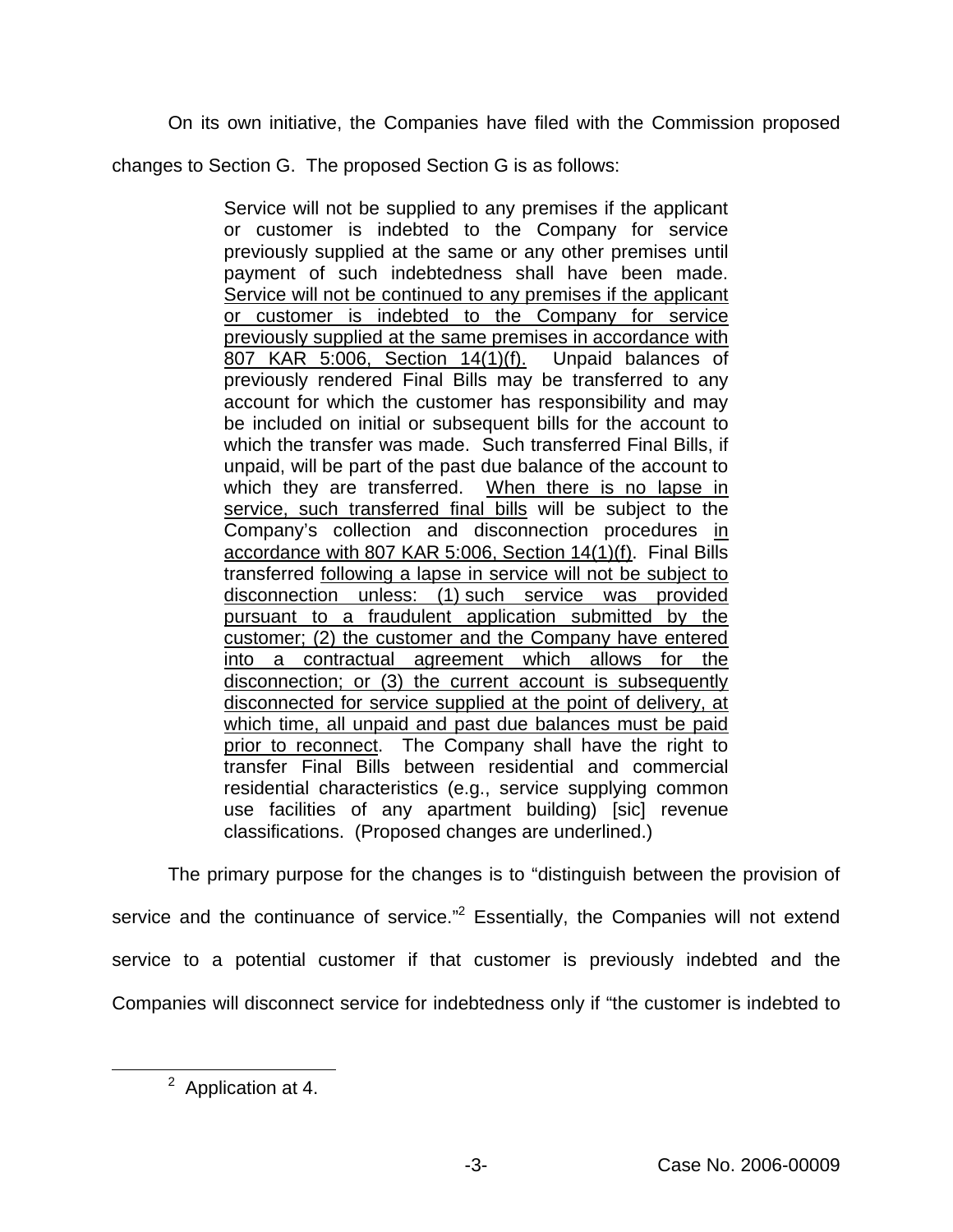the utility for service at the premises."<sup>3</sup> The changes also reference 807 KAR 5:006, Section 14(1)(f), as governing the disconnection of service. The Commission finds that these changes bring Section G into compliance with 807 KAR 5:006, Section 14(1)(f).

Another proposed change addresses instances when the Companies provide service to a new residence before a final bill is rendered at the previous residence. The customer can agree to have the final bill from the previous residence transferred to the account of the new residence and, if the customer fails to pay either bill, the Companies can disconnect service for nonpayment. This arrangement applies after the Companies have received the customer's agreement. Absent the customer's agreement, the Companies can, pursuant 807 KAR 5:006, Section 14(1)(d), refuse service at the new location until the final bill from the previous residence is paid.

Additional changes to Section G describe exceptions for situations when the Companies can disconnect service at a location for reasons other than indebtedness. One exception is for situations when service was extended on the basis of a fraudulent application and the fraudulent application prevented the Companies from discovering the prior indebtedness. Another exception is for situations in which the Companies enter into agreements with the customers whereby the customers agree that transferred balances are subject to disconnection procedures for nonpayment (e.g., "read and leave on" agreements between a landlord/property owner and the Companies). The final exception is for situations when customers are disconnected for nonpayment at their current addresses, and they have a previously transferred final bill. At such time the customer must pay all previous indebtedness prior to resumption of service. The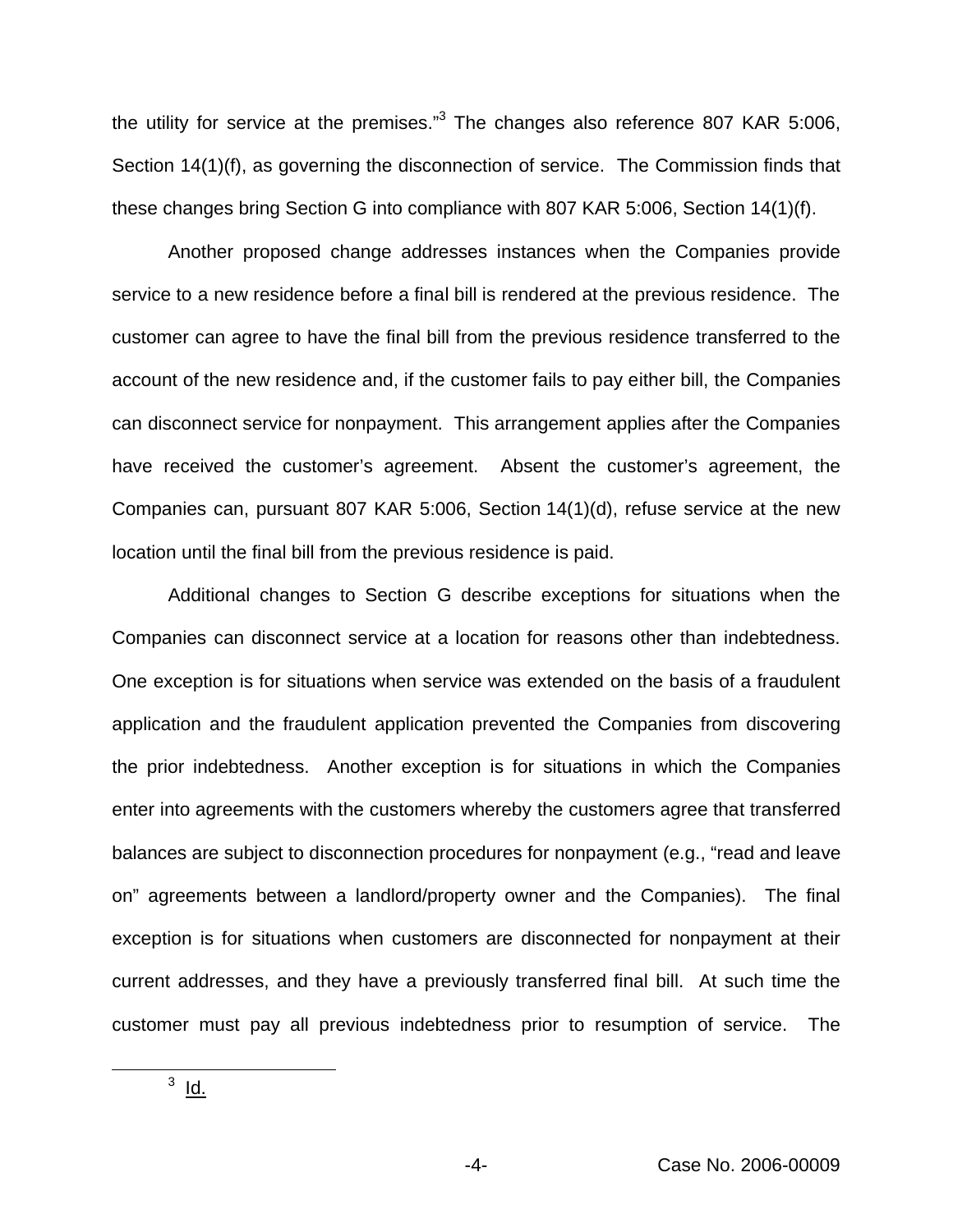Commission finds that the proposed exceptions also do not run afoul of applicable regulations or statues.

Whereas the proposed changes to Section G were sought to address apparent non-compliance with Commission regulations, the changes to the section titled "Application for Service" on Original Sheet No. 82 seek to develop a new classification of service: conditional service. The proposed section is as follows:

> A written application or contract, properly executed, may be required before the Company is obligated to render [gas/electric] service. The Company shall have the right to reject for valid reasons any such application or contract. The provision of new service to an applicant shall be conditional and may be disconnected without advance notice for seventy-two (72) hours from the time of application in order for the Company to confirm tariffed rules and Commission administrative regulations have been met. (Proposed language underlined.)

The purpose of the proposed change is to "provide the protection to the Companies afforded by regulation and the Companies' tariffs."4 The Companies state that, as a matter of convenience, they try to furnish service as quickly as possible after an application for service is received, although they have up to 72 hours in which to extend service, pursuant to 807 KAR 5:006, Section 13(4). The Companies claim that due to this expedited process, they lack sufficient time to "perform the due diligence necessary to, among other things, check for indebtedness for prior service."<sup>5</sup> If, after connection of service but before the expiration of 72 hours, prior indebtedness is discovered, the Companies may disconnect the customer's service without notice.

<sup>4</sup> Application at 4.

 $<sup>5</sup>$  Id.</sup>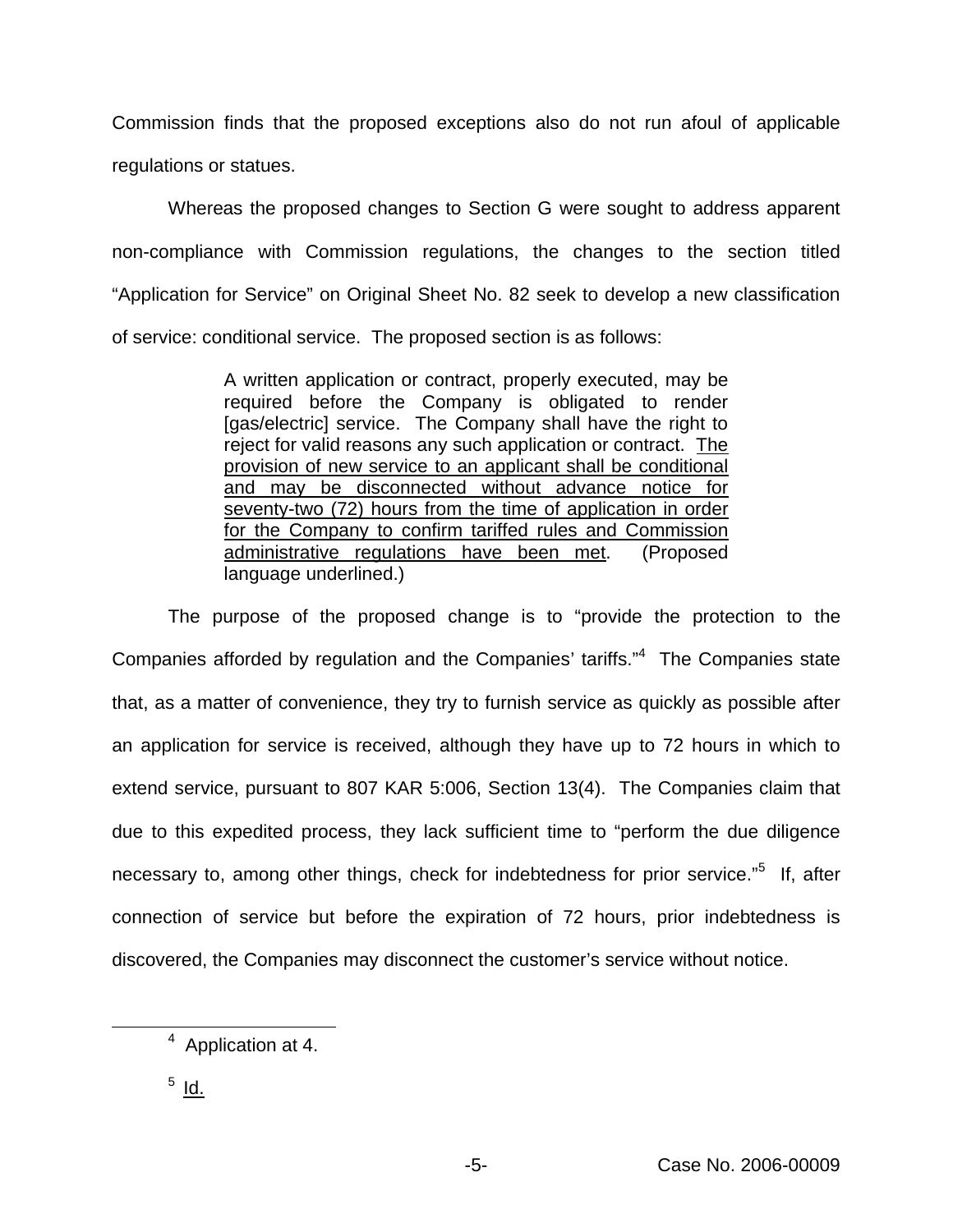The Companies state that any prior indebtedness or non-compliance with tariff rules or regulations usually is detected when application for service is made. In those instances, service is refused until the deficiencies are remedied. However, if service is extended and prior indebtedness is not detected until later, the Companies are allowed to disconnect service only according to the Commission regulations, a process that can take several months. The Companies claim that they are trying to limit their exposure while also accommodating customers. The Companies also claim that the only other option is to wait up to 72 hours to activate service because, in some cases, it takes several hours to determine if a customer is previously indebted to the Companies. The Companies claim to have difficulty determining prior indebtedness when, "[an] applicant has provided inaccurate information that obscures the Companies' ability to identify indebtedness or that the applicant is merely acting as an agent for a person who is indebted to the Company.…"<sup>6</sup>

When an application for service is made, the applicant is requested to provide the Social Security numbers and full legal names of all adult occupants of the household.<sup>7</sup> The Social Security numbers are verified through a third party. The Companies also use the Social Security numbers and provided names to search their Customer Information System to determine prior indebtedness.<sup>8</sup>

If the Companies determine that the applicant is previously indebted, service will be terminated without notice. The Companies state that upon application for service,

<sup>6</sup> LG&E's and KU's Responses to Commission Staff's First Data Request, Response to Question #1.

 $7 \underline{Id.}$ 

 $8$  Payment history records are generally available for the previous 3 years. Id.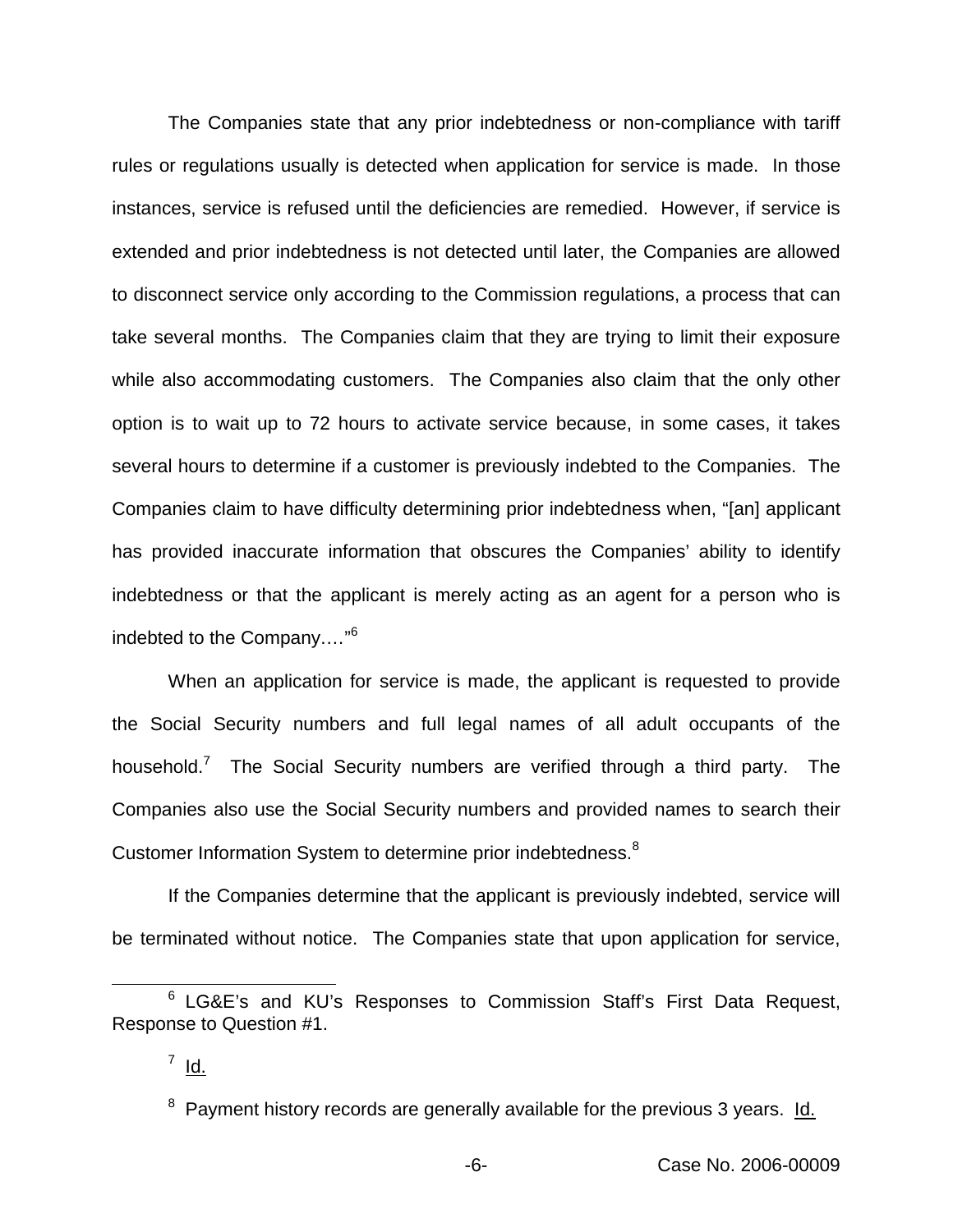the applicant is informed of the conditional nature of the service and that the service can be terminated without notice. $9$  If, in the event the Companies mistakenly terminate the conditional service, the Companies state that the service will be restored promptly and that they will work with the customer to address any remaining issues. If issues remain unresolved, the Companies will inform the customer of his/her right to file a complaint with the Commission and will provide the Commission's address and telephone number.<sup>10</sup>

# **FINDINGS**

The proposed changes to Section G remove any conflict with existing Commission termination procedures. They also ensure that any disconnection will take place in accordance with 807 KAR 5:006, Section 14. Therefore, we find that the proposed changes to Section G are reasonable and should be accepted. We also find that the proposed change to Original Sheet No. 82 is unreasonable. The Companies propose to create a type of "conditional" service that is not addressed in existing statutes or Commission regulations. Other states may allow this practice but, generally, this practice would be allowed in Kentucky only "by the authority of statute, charter provision or regulation."<sup>11</sup> 807 KAR 5:006, Section 14, sets forth the conditions for disconnection of service. Generally speaking, at least some notice to the customer is

<sup>9</sup> Informal Conference Memorandum dated September 18, 2006 at 2.

<sup>&</sup>lt;sup>10</sup> LG&E's and KU's Responses to Commission Staff's First Data Request, Response 1, subpart e to Question #1.

<sup>&</sup>lt;sup>11</sup> Corpus Juris Secundum 38A C.J.S. Gas  $\S$  56 (footnote omitted.) See also, Columbia Gas of Ohio, Inc. v. Public Utilities Commission of Ohio, 449 N.E.2d 433 (Ohio 1983). (The Ohio Supreme Court concluded that a utility cannot offer "conditional service" or terminate service without notice unless the applicable law allows for such. In the alternative, the utility can seek specific permission to deviate from the regulation.)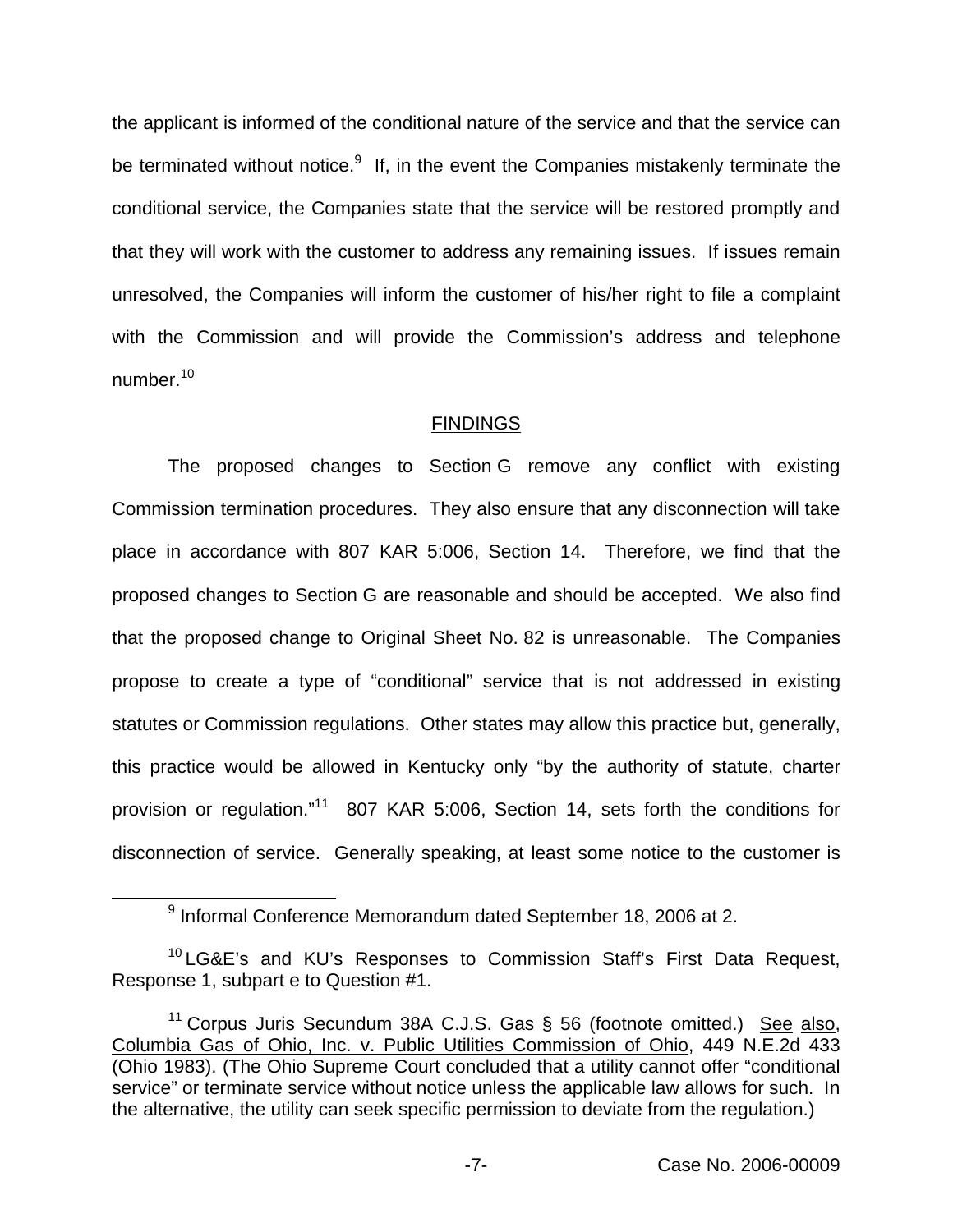required prior to discontinuing service. Although limited instances exist in which a utility can terminate service without notice (if a dangerous condition exists or for illegal use or theft of service), Kentucky law currently does not provide for the discontinuance of service for prior indebtedness without notice regardless of whether service has been extended for hours or years.

The Companies propose to establish a new conditional service and have not requested a deviation from the provisions of 807 KAR 5:006, Section 14, prohibiting that new conditional service. Absent a request for deviation, which the Commission may or may not grant, the Commission cannot approve the proposed revisions to Original Sheet No. 82. Should the Companies desire to pursue the creation of this conditional service, they must first apply to the Commission for a deviation from 807 KAR 5:006, Section 14.

IT IS THEREFORE ORDERED that:

1. The proposed changes to the "Application for Service" section on Original Sheet No. 82 of the Companies' tariffs are rejected.

2. The proposed changes to Section G of Original Sheet No. 90 of the Companies' tariffs are approved.

3. Within 20 days of the date of this Order, the Companies shall file tariff sheets pursuant to this Order.